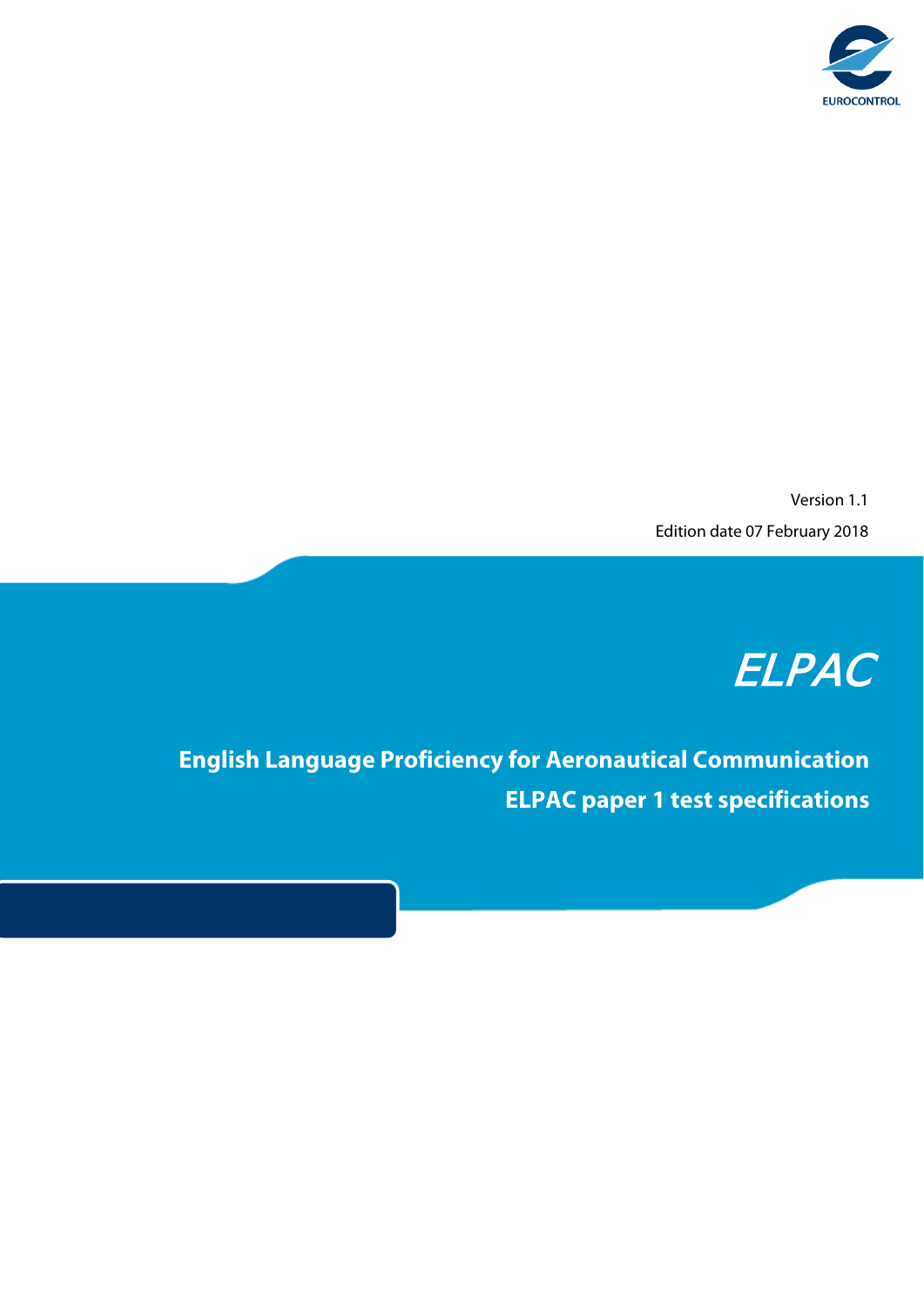

ELPAC is developed in cooperation with:

# **ENOVATE**

ENOVATE is responsible for the technical infrastructure to host and operate the ELPAC test including the provision of technical support to users on request.

**Zurich University<br>of Applied Sciences** 



ZHAW is responsible for the English language and linguistic aspects of the ELPAC test including the evaluation of ELPAC test items, test validity, test format and ELPAC examiner training.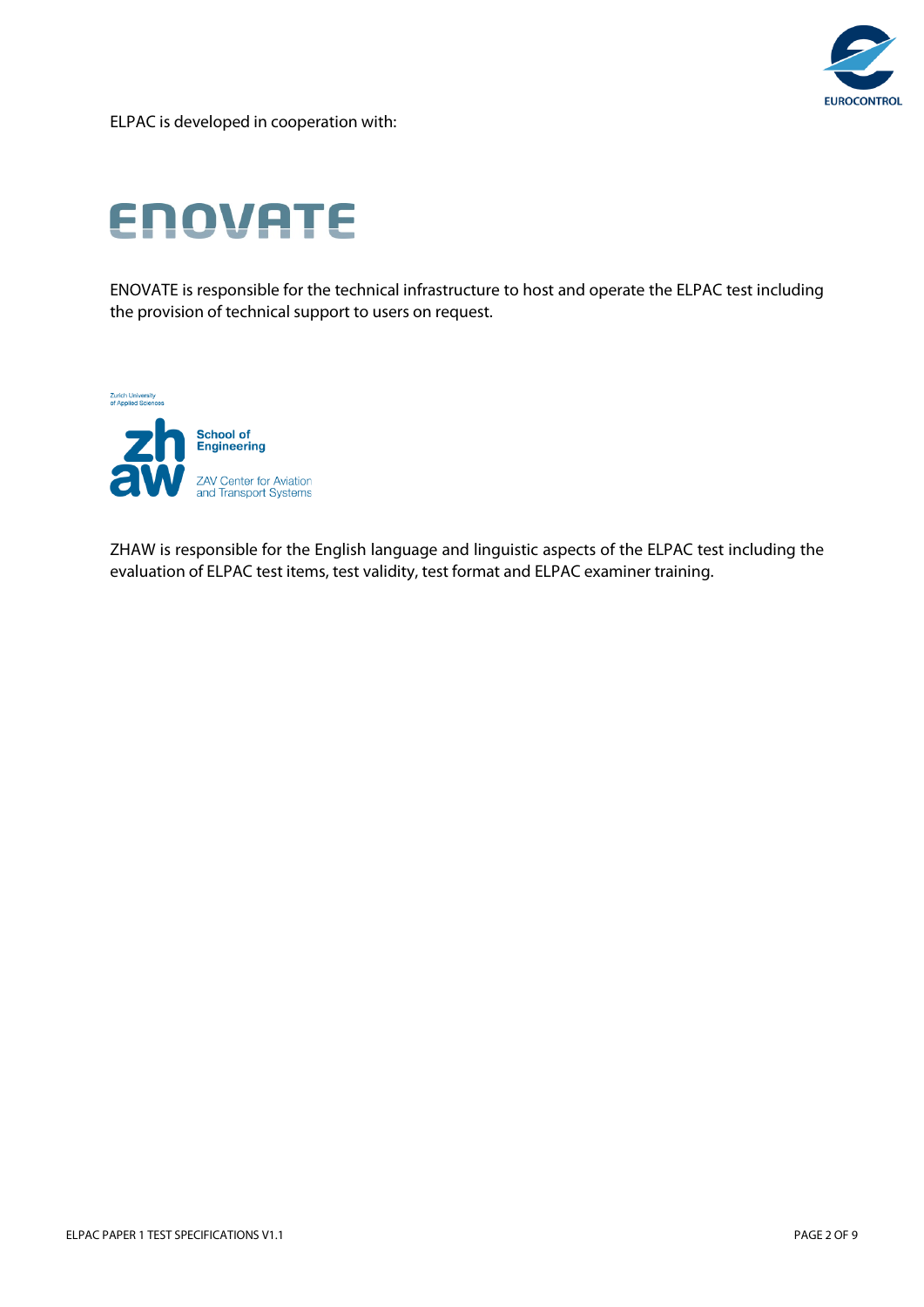

#### **ELPAC ATC Paper 1 Test Specifications**

#### General Matters

The ELPAC test comprises a listening comprehension paper (referred to as paper 1) and an oral interaction paper (referred to as paper 2). There is also a separate test to assess ICAO level 6 (referred to as paper 3).

The specific purpose of paper 1 is described in this document. For a description of the specific purpose of paper 2, please consult document 'ELPAC ATC PAPER 2 Oral Interaction Test Specifications'.

#### General Purpose of the ELPAC Test and of Paper 1

The general purpose of the ELPAC test is to determine whether the test taker meets the minimum ICAO language proficiency requirements for English as it is used in the context of radiotelephony communications between air traffic controllers and pilots, and between air traffic controllers.

Furthermore, the ELPAC test has been designed to discriminate between test-taker's level of proficiency at ICAO levels 4 and 5 (and level 6 in a separate test).

#### General Pass Mark for the ELPAC Test

The ELPAC test follows the guidelines in ICAO Document 9835. Accordingly, in the ELPAC test there is no cumulative score. The test-taker must pass both paper 1 and paper 2. The final score, which is the level the test-taker will have endorsed in their license, is the lowest level they achieve in either paper 1 or paper.

### Specific Purpose of Paper 1

Paper 1 is the listening comprehension part of the ELPAC test. The test-taker hears 25 audio files in which pilots or controllers use radiotelephony communication to:

- 1. prepare or provoke an action, by
	- a. requesting approval or clearance,
	- b. giving approval,
	- c. denying approval,
	- d. giving clearances or instructions (atco only),
	- e. denying clearances or instructions,
	- f. request the controller or pilot to do something,
	- g. offer to do something,
	- h. give advice or make suggestions on what to do.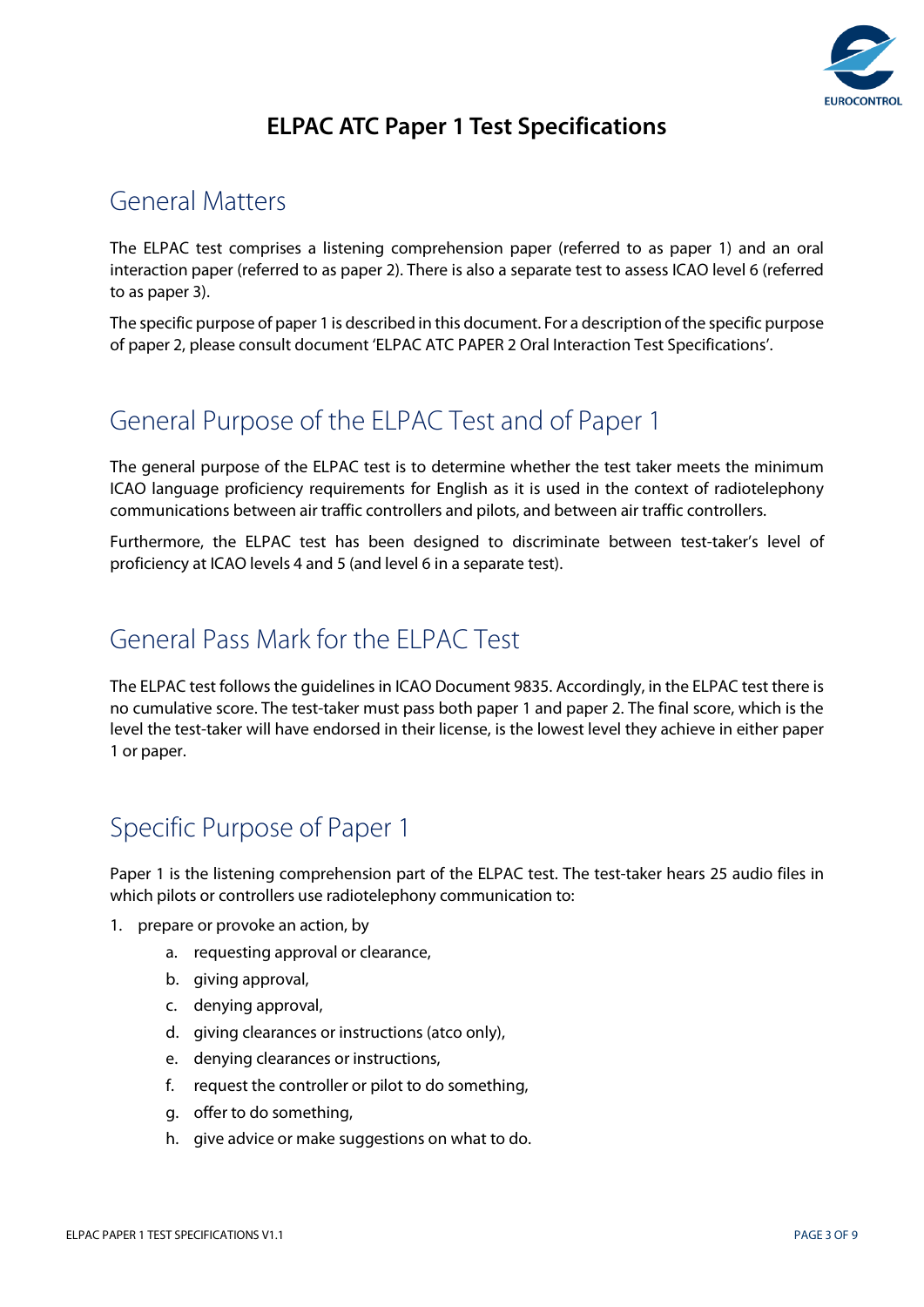

- 2. share information, by
	- a. giving information,
	- b. requesting information,
	- c. requesting reasons, purposes or justifications,
	- d. giving reasons, purposes or justifications.
- 3. Mange the interaction, by
	- a. reading back,
	- b. acknowledging the pilot's or air traffic controller's message,
	- c. checking, confirming, clarifying and correcting.

#### Structure of ELPAC Paper 1

#### There are six parts in ELPAC paper 1:

|                                                         | Part 1           | Part 2           | Part 3 | Part 4          | Part 5 | Part 6 |
|---------------------------------------------------------|------------------|------------------|--------|-----------------|--------|--------|
| number of audio files:                                  | 5                | 6                | 3      | 5               | 3      | 3      |
| total number of audio files per<br>version of the test: | 25               |                  |        |                 |        |        |
| number of questions per audio<br>file:                  | $\overline{2}$   |                  | 3      | 1               | 5      | 5      |
| total number of questions in<br>each part               | 10               | 6                | 9      | 5               | 15     | 15     |
| total number of questions per<br>version of the test    | 60               |                  |        |                 |        |        |
| task type:                                              | SAO <sup>1</sup> | MCQ <sup>2</sup> | SAQ    | TC <sup>3</sup> | SAQ    | SAQ    |

- <span id="page-3-1"></span><sup>2</sup> MCQ: Multiple Choice Question
- <span id="page-3-2"></span><sup>3</sup> TC: Table Completion

-

<span id="page-3-0"></span><sup>1</sup> SAQ: Short Answer Question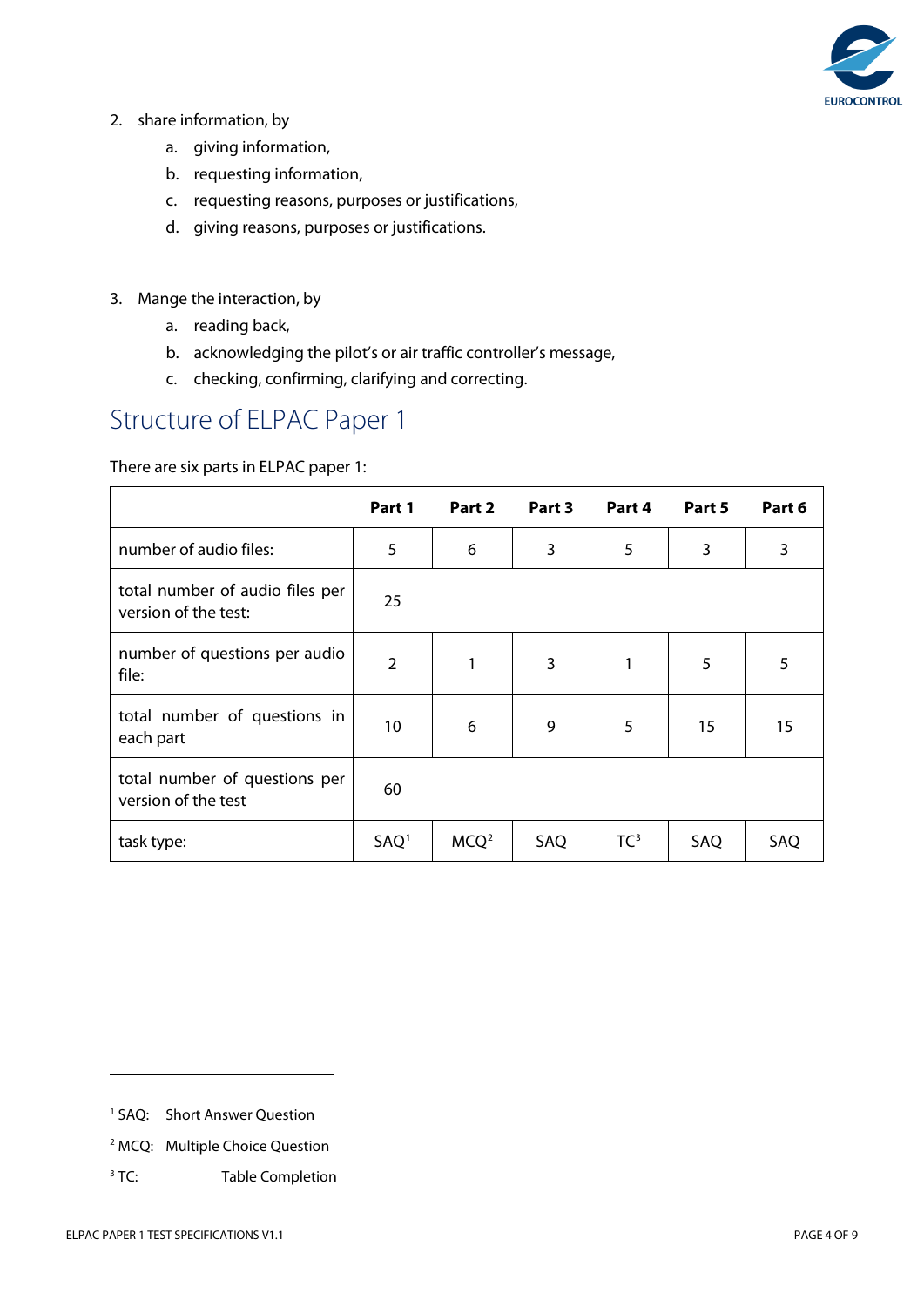

## Description of the Six Parts of Paper 1

| Part 1                |                                                                                                                                                                                                                                                                                                     |  |
|-----------------------|-----------------------------------------------------------------------------------------------------------------------------------------------------------------------------------------------------------------------------------------------------------------------------------------------------|--|
| task type:            | SAQ - list                                                                                                                                                                                                                                                                                          |  |
| task description:     | The test-taker writes an answer in alphanumeric format. Occasionally a<br>short word may be required.                                                                                                                                                                                               |  |
| what is being tested: | recognition                                                                                                                                                                                                                                                                                         |  |
| delivery:             | items are presented on one screen                                                                                                                                                                                                                                                                   |  |
| Part 2                |                                                                                                                                                                                                                                                                                                     |  |
| task type:            | MCQ - table                                                                                                                                                                                                                                                                                         |  |
| task description:     | There will be one or two correct answers out of three options. The<br>maximum number of ticks $(v)$ in the table will not be specified.                                                                                                                                                             |  |
| what is being tested: | read back evaluation and accuracy                                                                                                                                                                                                                                                                   |  |
| delivery:             | items are presented on one screen                                                                                                                                                                                                                                                                   |  |
| Part 3                |                                                                                                                                                                                                                                                                                                     |  |
| task type:            | SAQ                                                                                                                                                                                                                                                                                                 |  |
| task description:     | The test-taker answers questions relating to the content of the audio<br>files of communications between a controller and one or two pilots and<br>between two controllers, in unusual and non-routine situations. The<br>questions shall refer to transmissions made by an air traffic controller. |  |
| what is being tested: | comprehension in unusual and non-routine situations                                                                                                                                                                                                                                                 |  |
| delivery:             | Each communication has three questions and these will be presented on<br>a separate screen.                                                                                                                                                                                                         |  |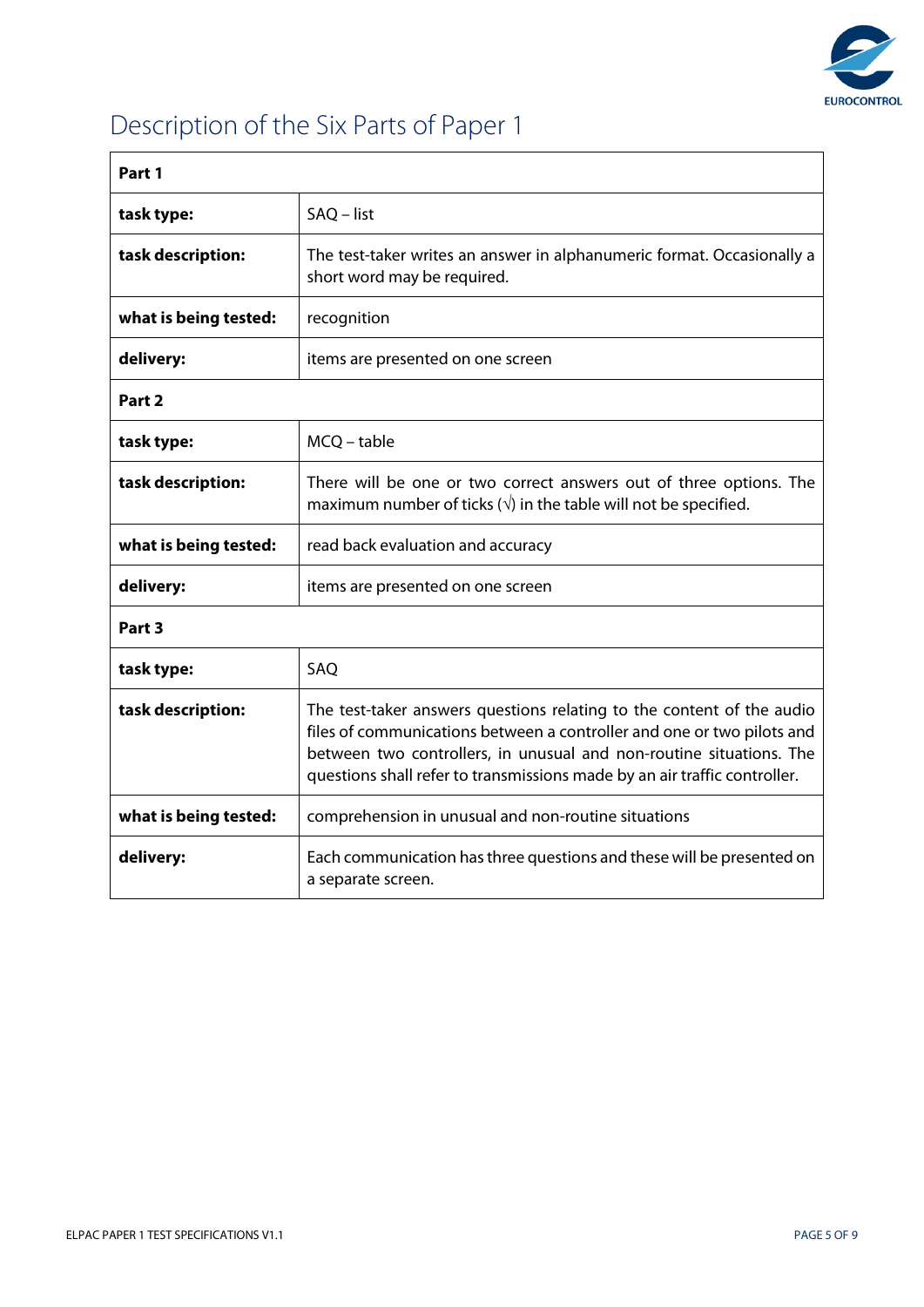

| Part 4                |                                                                                                                                                                                                                                                                                                     |
|-----------------------|-----------------------------------------------------------------------------------------------------------------------------------------------------------------------------------------------------------------------------------------------------------------------------------------------------|
| task type:            | <b>TC</b>                                                                                                                                                                                                                                                                                           |
| task description:     | The test-taker types the appropriate flight level(s) into the table cells. Not<br>all cells will require an answer and the number of answers required will<br>not be specified.                                                                                                                     |
| what is being tested: | listening for specific information                                                                                                                                                                                                                                                                  |
| delivery:             | The items for this test part will be presented on one screen.                                                                                                                                                                                                                                       |
| Part 5                |                                                                                                                                                                                                                                                                                                     |
| task type:            | SAQ                                                                                                                                                                                                                                                                                                 |
| task description:     | The test-taker answers questions relating to the content of the audio<br>files of communications between a controller and one or two pilots and<br>between two controllers, in unusual and non-routine situations. The<br>questions shall refer to transmissions made by an air traffic controller. |
| what is being tested: | comprehension in unusual and non-routine situations (these are longer<br>and more complex transmissions than those used in part 3)                                                                                                                                                                  |
| delivery:             | Each communication has five questions and these will be presented on<br>a separate screen.                                                                                                                                                                                                          |
| Part 6                |                                                                                                                                                                                                                                                                                                     |
| task type:            | SAQ                                                                                                                                                                                                                                                                                                 |
| task description:     | The test-taker answers questions relating to the content of the audio<br>files of communications between a controller and one or two pilots and<br>between two controllers, in unusual and non-routine situations. The<br>questions shall refer to transmissions made by an air traffic controller. |
| what is being tested: | comprehension and dealing with unusual situations (these are longer<br>and more complex transmissions than found in part 3)                                                                                                                                                                         |
| delivery:             | Each communication has five questions and these will be presented on<br>a separate screen.                                                                                                                                                                                                          |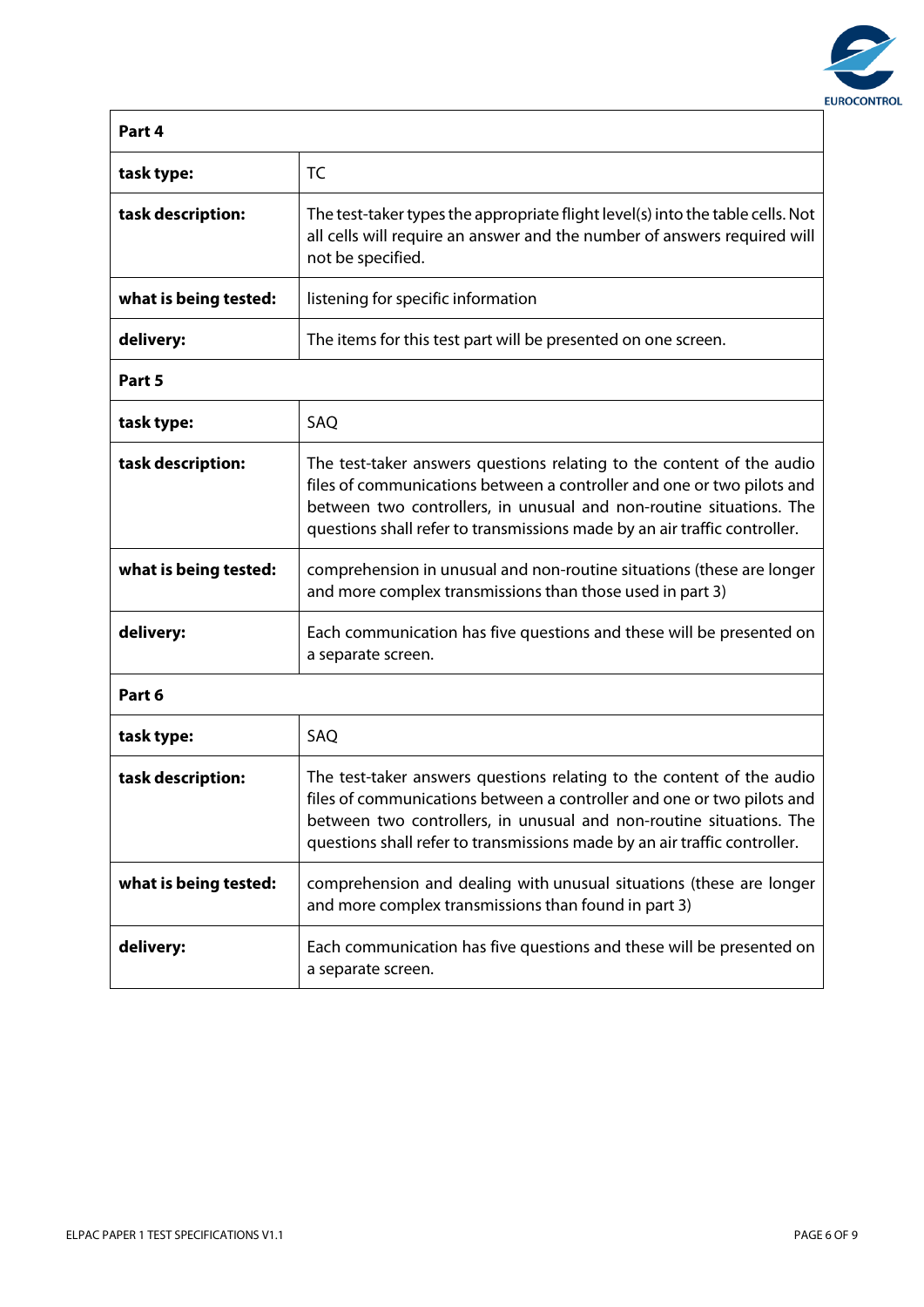

۳

## Description of the Recordings used in the Six Parts of

### Paper 1

|                   | <b>Level 4 proficiency</b>                                                                                                                  | <b>Level 5 proficiency</b>     |  |  |  |
|-------------------|---------------------------------------------------------------------------------------------------------------------------------------------|--------------------------------|--|--|--|
| source of input   | Original audio recordings shall not be used and must be transcribed<br>and re-recorded using different call-signs and airport designations. |                                |  |  |  |
|                   | live recordings,<br>$\bullet$                                                                                                               |                                |  |  |  |
|                   | simulator recordings,<br>$\bullet$                                                                                                          |                                |  |  |  |
|                   | flight crew reports,<br>$\bullet$                                                                                                           |                                |  |  |  |
|                   | incident and accident transcripts<br>$\bullet$                                                                                              |                                |  |  |  |
| type of input     | monologues,<br>$\bullet$                                                                                                                    | dialogues,<br>$\bullet$        |  |  |  |
|                   | dialogues,<br>$\bullet$                                                                                                                     | plain English,                 |  |  |  |
|                   | phraseology,<br>$\bullet$                                                                                                                   | phraseology,                   |  |  |  |
|                   | Plain English,<br>$\bullet$                                                                                                                 | formulaic expressions,         |  |  |  |
|                   | phraseology,                                                                                                                                |                                |  |  |  |
|                   | formulaic expressions                                                                                                                       |                                |  |  |  |
| duration of input | 5.<br>second<br>$\overline{2}$<br>minutes<br>to<br>(approximately)                                                                          | 2 to 2 minutes (approximately) |  |  |  |
| quality of input  | appropriate - background noise shall not be distracting or<br>$\bullet$<br>influence sound quality                                          |                                |  |  |  |
|                   | when appropriate: repetition, redundancy, rewording                                                                                         |                                |  |  |  |
|                   | scripted for recording<br>$\bullet$                                                                                                         |                                |  |  |  |
| topics            | common, concrete and work-related topics,<br>$\bullet$                                                                                      |                                |  |  |  |
|                   | unusual or unexpected situations<br>$\bullet$                                                                                               |                                |  |  |  |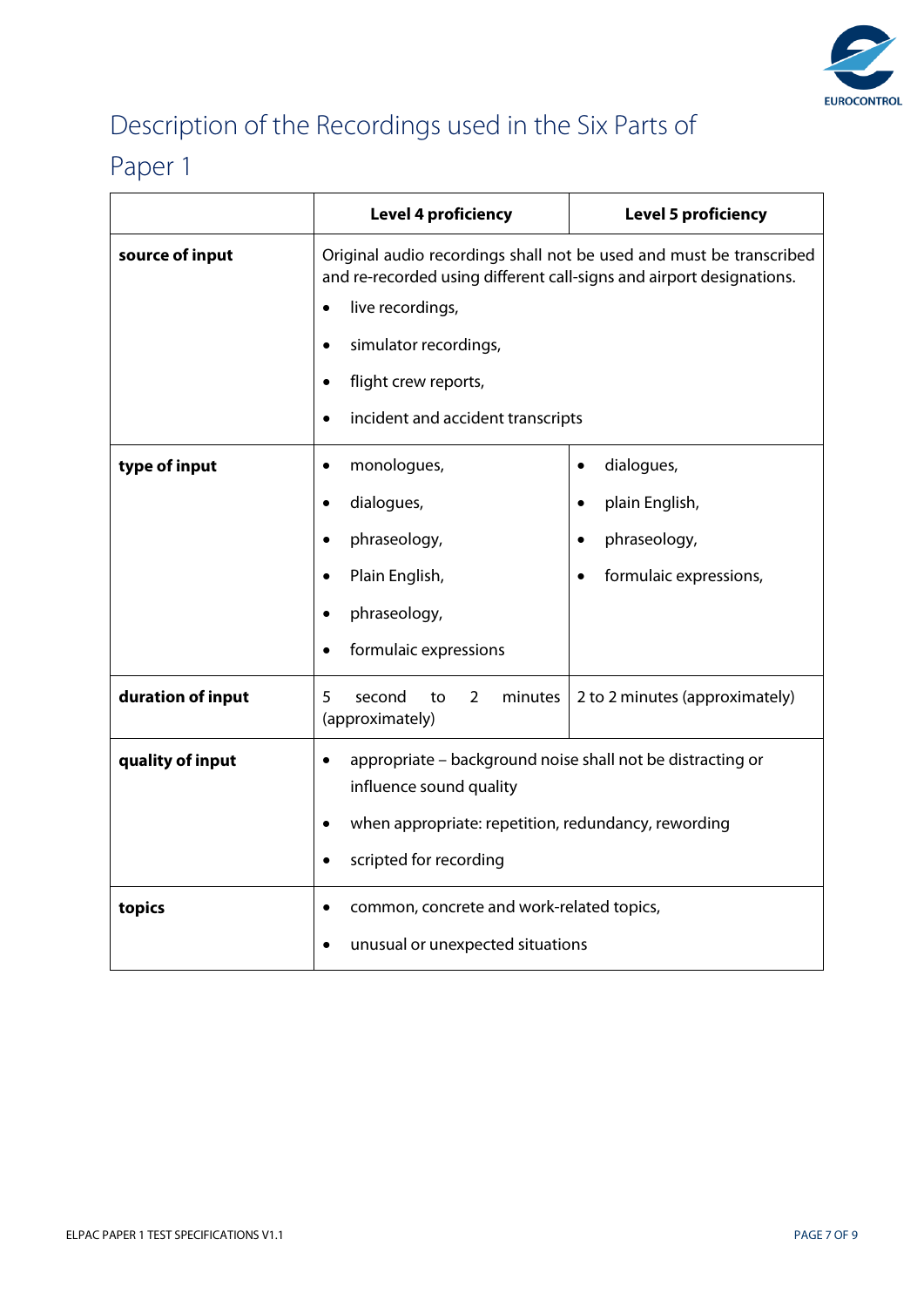

| speaker characteristics | 1 or 2 voices, occasionally 3<br>٠<br>for redundancy<br>speed of delivery at 100 to<br>130 words a minute                                                                                                                                 | 2 to 4 voices<br>speed of delivery at 130 to<br>$\bullet$<br>170 words a minute                                                                |  |  |
|-------------------------|-------------------------------------------------------------------------------------------------------------------------------------------------------------------------------------------------------------------------------------------|------------------------------------------------------------------------------------------------------------------------------------------------|--|--|
|                         | $\bullet$<br>male and female speakers<br>$\bullet$<br>$\bullet$                                                                                                                                                                           | native and non-native speakers<br>in those audio files with more than one speaker, the speakers<br>shall all have different accents of English |  |  |
| language features       | concrete                                                                                                                                                                                                                                  |                                                                                                                                                |  |  |
| delivery                | web-based,<br>keyboard input<br>$\bullet$                                                                                                                                                                                                 |                                                                                                                                                |  |  |
| test pacing             | the speed is controlled by the test:<br>$\bullet$<br>test-takers shall not access previously completed parts of the<br>$\bullet$<br>test - 'back' button' on the browser is not enabled<br>the order of the items is ordained by the test |                                                                                                                                                |  |  |
| test method             | TC,<br>SAQ,<br>MCQ,<br>the maximum number of<br>words is 4-6                                                                                                                                                                              | SAQ,<br>the maximum number of<br>words is 4-6                                                                                                  |  |  |
| test versions           | $\bullet$                                                                                                                                                                                                                                 | the shall be a balance of TWR/APP/ENR communications                                                                                           |  |  |
| number of items         | there are 35 items of which<br>$\bullet$<br>10 target level 3, and<br>$\bullet$<br>25 target level 4                                                                                                                                      | there are 25 items                                                                                                                             |  |  |